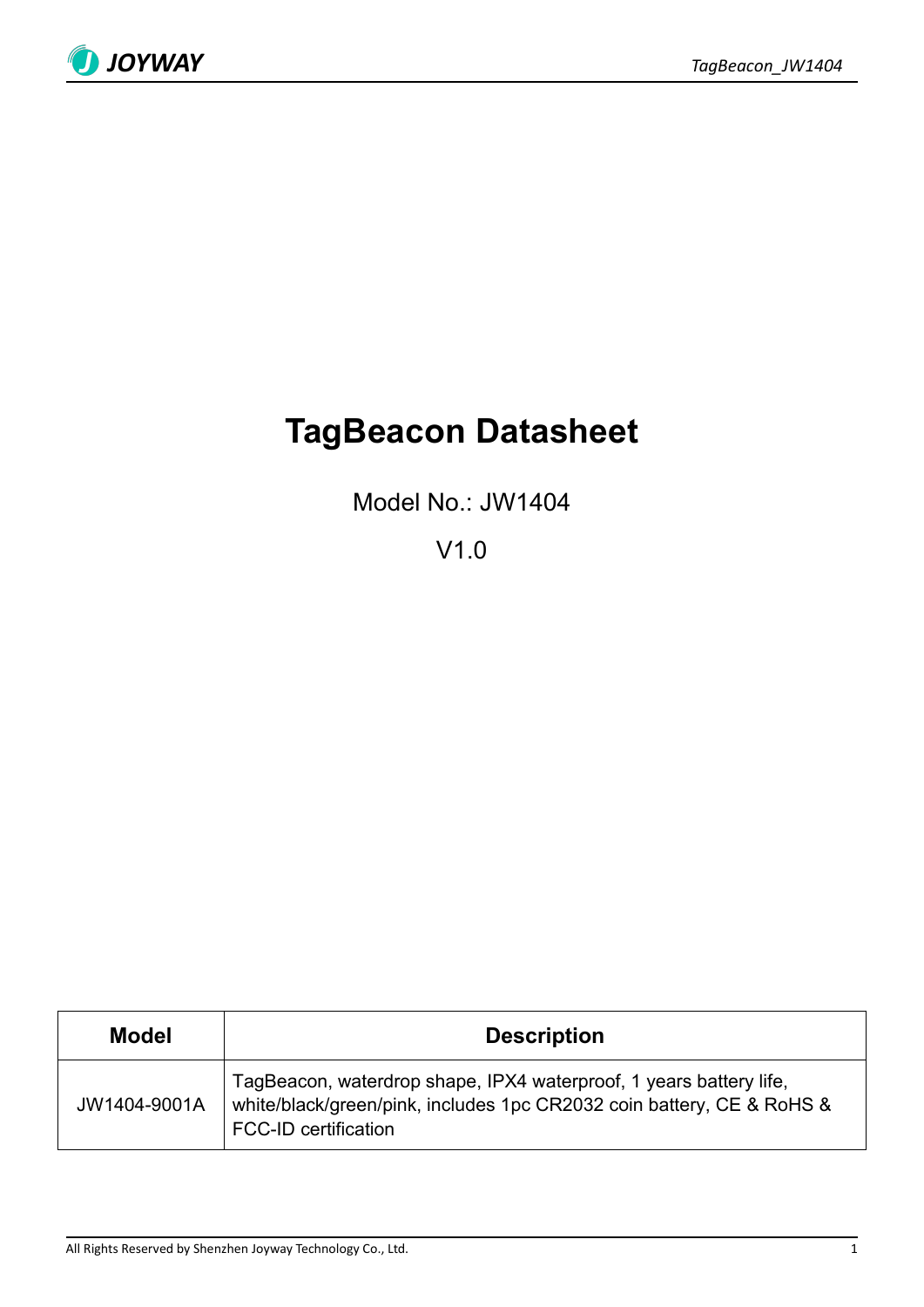

The TagBeacon JW1404 is a low energy Bluetooth® 4.2 digital broadcasting device, it is designed for the commercial advertising, indoor location-based service, event monitor, asset tracking etc.

The TagBeacon JW1404 broadcasts standard iBeacon/Eddystone data at regular and adjustable intervals, it can be heard and interpreted by iOS and Android BLE-enabled devices that are equipped with many mobile apps. A BLE gateway can hear and communicate with TagBeacon JW1404 too.

# **FEATURES**

- Programmed standard iBeacon/Eddystone firmware
- 1 years battery lifetime at default settings
- The max. 50 meters advertising distance
- Small size, user-friendly and portable
- Easy to print the logo on the center of top case



# **CERTIFICATIONS**

- iBeacon MFi License
- RoHS
- CE Regulations (Included
- EN300328/301489/60950/62479)
- FCC-ID

# **SPECIFICATION**

### JW1404 TagBeacon

### **Compatibility**

- Supported iOS 7.0+ and Android 4.3+ system;

- Compatible with Apple iBeaconTM standard;
- Compatible with all Bluetooth® 4.2 (BLE) devices;

## Replaceable battery and Battery Level

- Replaceable coin battery;
- Easy to get the real-time battery level notification;

### Soft Reboot

- Not supported;

# OTA and J-Link

- Upgrade via Over-The-Air not supported;
- Reserved J-Link port on the board for

## Configurable Parameters

- UUID, Major, Minor, Device Name, TX power, Transmission interval etc.

- Special Configuration APP 'Joyway Beacon';
- Transmission Power Levels
- 8 adjustable levels
- Transmission power range: -30dBm to +4dBm;

- **Security**
- No password; - AES HW encryption

### **Wearable**

- Key chain / Neck-string option;

### Connection Mode

- Advertising mode, non-connectable;
- Configuration mode, connectable;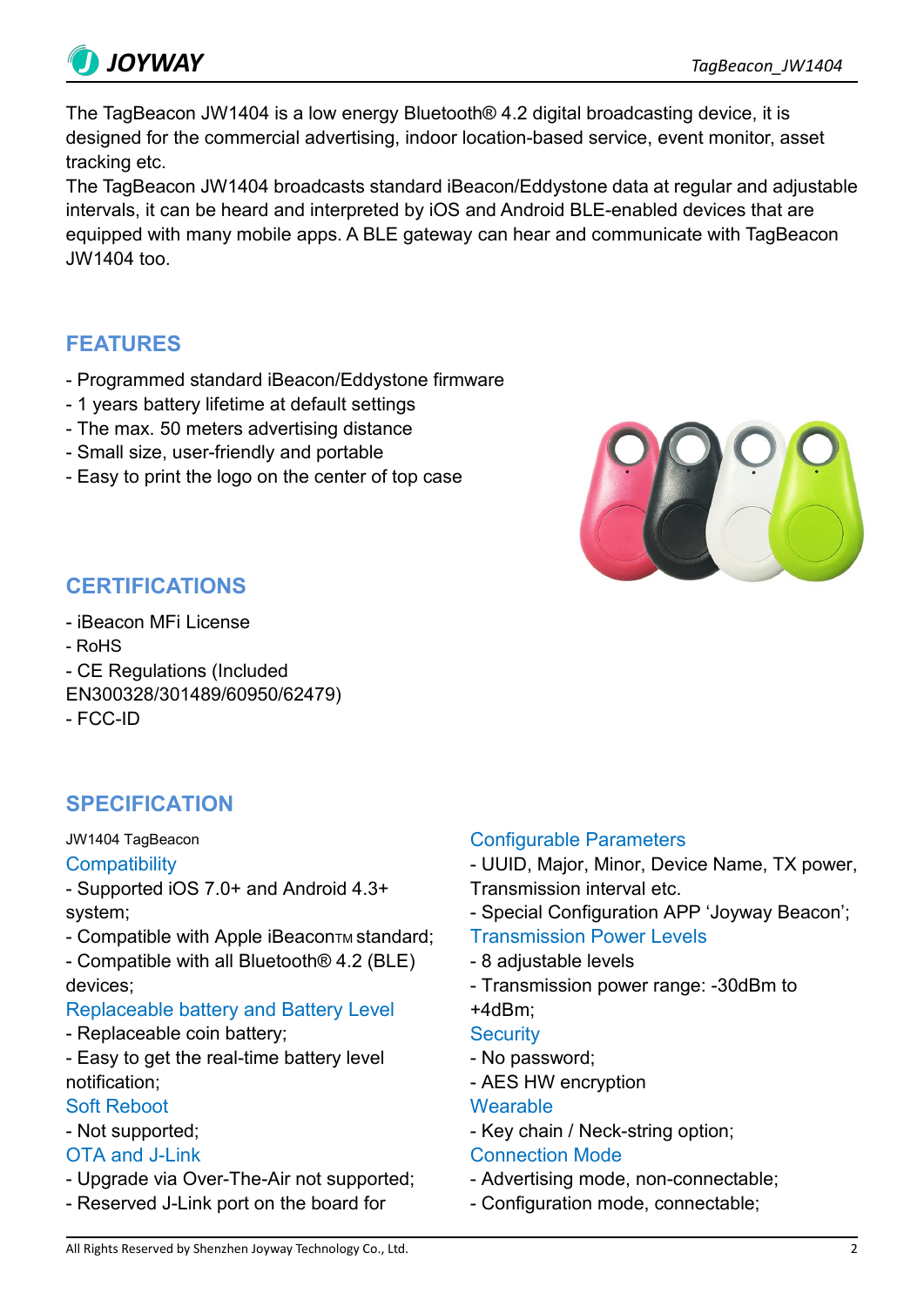

programming;

# **ACTIVATE JW1404**

-Press button for over 3 seconds to activate TagBeacon JW1404. After activated, configure mode last for 30 seconds, then go to iBeacon/Eddystone standard advertising using permanently stored parameters, which will not stop until battery die.

-Press button for over 3 seconds to deactivate TagBeacon JW1404.

-Reinstall battery to hard reboot; Press button for over 3 seconds for 2 times to soft reboot.

# **CONFIGURABLE PARAMETERS**

| <b>Item</b>                  | <b>Default Settings</b>                                        |
|------------------------------|----------------------------------------------------------------|
| <b>UUID</b>                  | 0x59,0x1f,0xcd,0x82, 0xfd,0x55,0x46,0x0b, 0x86,0xd5,0x29,0x6b, |
|                              | 0x1b,0x1e,0x54,0x96                                            |
| Major                        | $2020 - 2022$                                                  |
| Minor                        | $0 - 65532$                                                    |
| <b>TX Power</b>              | 0dBm                                                           |
| <b>Transmission Interval</b> | 1000ms                                                         |
| Device Name                  | JOYWAY (advertise device name only in configure mode)          |

# **ELECTRONIC PARAMETERS**

| <b>Item</b>                 | <b>Value</b>          | <b>Remarks</b>                  |
|-----------------------------|-----------------------|---------------------------------|
| Case Color                  | Black/Blue/White/Pink | Customize color if >= 3000pcs   |
| <b>Battery Model</b>        | 1 x CR2032            | 1pc CR2032 coin battery, 3.0V   |
| <b>Operation Voltage</b>    | $1.8 - 3.6V$          | DC                              |
| <b>Transmission Current</b> | 9.5 mA(Max.)          | Test at 0dBm transmission power |
| <b>Transmission Range</b>   | 50 meters             | Maximum                         |
| Antenna                     | 50 ohm                | On board / PCB Antenna          |
| Net Weight                  | 8.5 <sub>g</sub>      | With battery                    |
| <b>Size</b>                 | 52x31x11 mm           | <b>Null</b>                     |

# **TECHNICAL SUPPORT**

| <b>Item</b>                | <b>Version</b> | <b>File Name</b>                      | <b>Update Date</b>             |
|----------------------------|----------------|---------------------------------------|--------------------------------|
| <b>Datasheet</b>           | V1.0           | JW1404_TagBeacon_Datasheet_V1.0.pdf   | 30 <sup>th</sup> May, 2022     |
| Instruction                | V1.0           | JW1404_TagBeacon_Instruction_V1.0.pdf | $30th$ May, 2022 $\frac{1}{2}$ |
| <b>SDK</b>                 | V1.0           | JoywayLib.Android.zip;                | 30th May, 2022                 |
|                            |                | JoywayLib.iOS.zip                     |                                |
| <b>Configuration Tools</b> | V1.3.8         | JoywayBeacon.apk                      | 30th May, 2022                 |

\* Joyway sales team will send you these documents after the sample arrived.